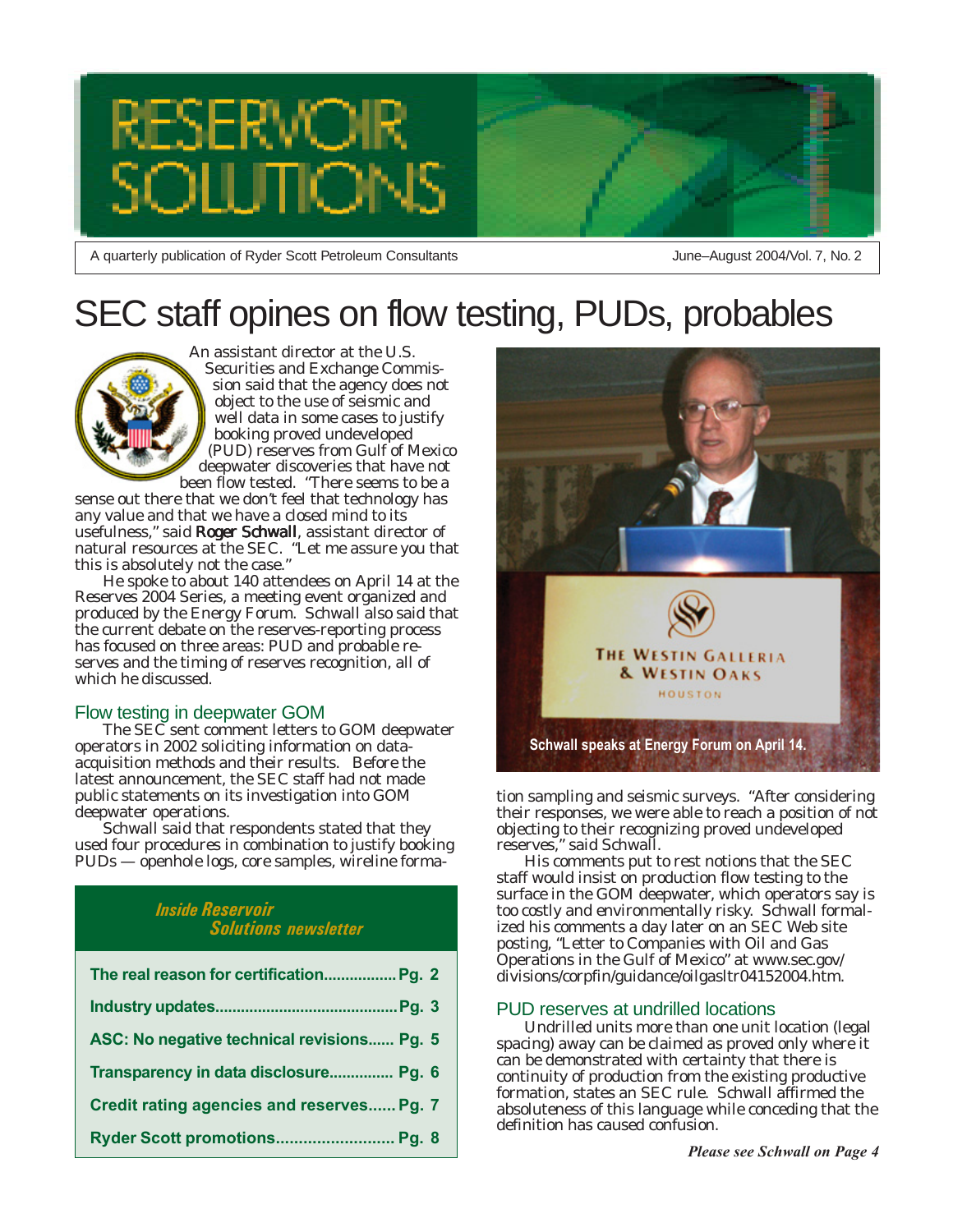

In asking whether the oil and gas industry should establish a certification program for petroleum reserves evaluators, one must look at the enormous

**Harrell**

value that they appraise. Their valuations, both internal and external, are the basis for investment decisions involving billions of dollars every year.

The *Oil & Gas Journal* reported that the 154 publicly owned U.S. oil and gas producers that filed 10-K reports at year-end 2002 reported 37 billion barrels of oil and 187 trillion cubic feet of natural gas. At \$35/Bbl and \$5/Mcf, for example, those reserves represent a total value of more than \$2 trillion.

The *OGJ* reserves quantities for year-end 2003 very likely will be even greater because of higher commodity prices. Furthermore, the \$2 trillion figure is understated because it does not include non-U.S. companies reporting to the U.S. Securities and Exchange Commission and companies reporting in other countries. Even so, this is not a trifling amount, comparable to the gross national product of Germany, the fifth largest domestic economy in the world.

Most of this value has been estimated by competent, well-

|                                                                                                                                    | <b>Board of Directors</b>                                                |
|------------------------------------------------------------------------------------------------------------------------------------|--------------------------------------------------------------------------|
| Ronald Harrell<br>Chairman and CEO                                                                                                 | Fred P. Richoux<br>Managing Senior V.P.                                  |
| Don P. Roesle<br>President and COO<br>John E. Hodgin<br>Exec. V. President                                                         | Larry T. Nelms<br>Managing Senior V.P.<br>in an T<br>i i i i i<br>a na m |
| <b>Reservoir Solutions</b>                                                                                                         |                                                                          |
| Editor: Mike Wysatta<br><b>Business Development Manager</b>                                                                        |                                                                          |
| <b>Ryder Scott Company LP</b><br>1100 Louisiana, Suite 3800<br>Houston, Texas 77002-5218<br>Phone: 713-651-9191; Fax: 713-651-0849 |                                                                          |
| Denver, Colorado; Phone: 303-623-9147                                                                                              |                                                                          |
| Calgary, AB, Canada; Phone: 403-262-2799<br>E-mail: info@ryderscott.com                                                            |                                                                          |
| Web site: www.ryderscott.com                                                                                                       |                                                                          |

trained professionals. In my opinion, it is also fair to say that many other individuals who estimate reserves are not well trained in some of the fundamentals necessary to issue reliable estimates that conform to relevant definitions. This second category of companies and estimators would be the real beneficiaries of a program to certify evaluators.

Certification alone will not necessarily change human behavior, including unethical conduct, but the additional training required for a candidate to pass a meaningful examination will, at least, expose such an individual to a code of ethics as well as to accepted techniques and evaluation practices.

Potential sponsoring organizations AAPG, SPE and SPEE are currently giving serious consideration to the certification proposal. All three organizations are expected to meet in June to form an exploratory committee to research the idea and to draft reports and initial recommendations.

Is this simply a plan to mandate a requirement that all reserves reports be prepared by certified evaluators or to increase business for engineering and geological consultants? On the contrary, certification will not be a boon for the consulting sector.

Indeed, many E&P companies, both large and small, will be anxious to obtain certification for internal evaluators to reassure investors that their reserves have been properly prepared and meet international standards. This could actually silence those calling for mandated third-party reserves audits. Congress is already considering this. On May 4, U.S. Representative John Dingell, a member of the House Committee on Energy and Commerce, asked the SEC and Financial Accounting Standards Board why they had not adopted a requirement for third-party reserves audits. The committee has jurisdiction over accounting standards set by the FASB.

If we, as an industry, want to set the standards rather than government, then surely certification is a step in that direction and a better step than mandated thirdparty reserves reviews. Comments, positive or negative, as well as further questions will be welcomed by me at ron\_harrell@ryderscott.com.



#### Price history of benchmark oil and Henry Hub gas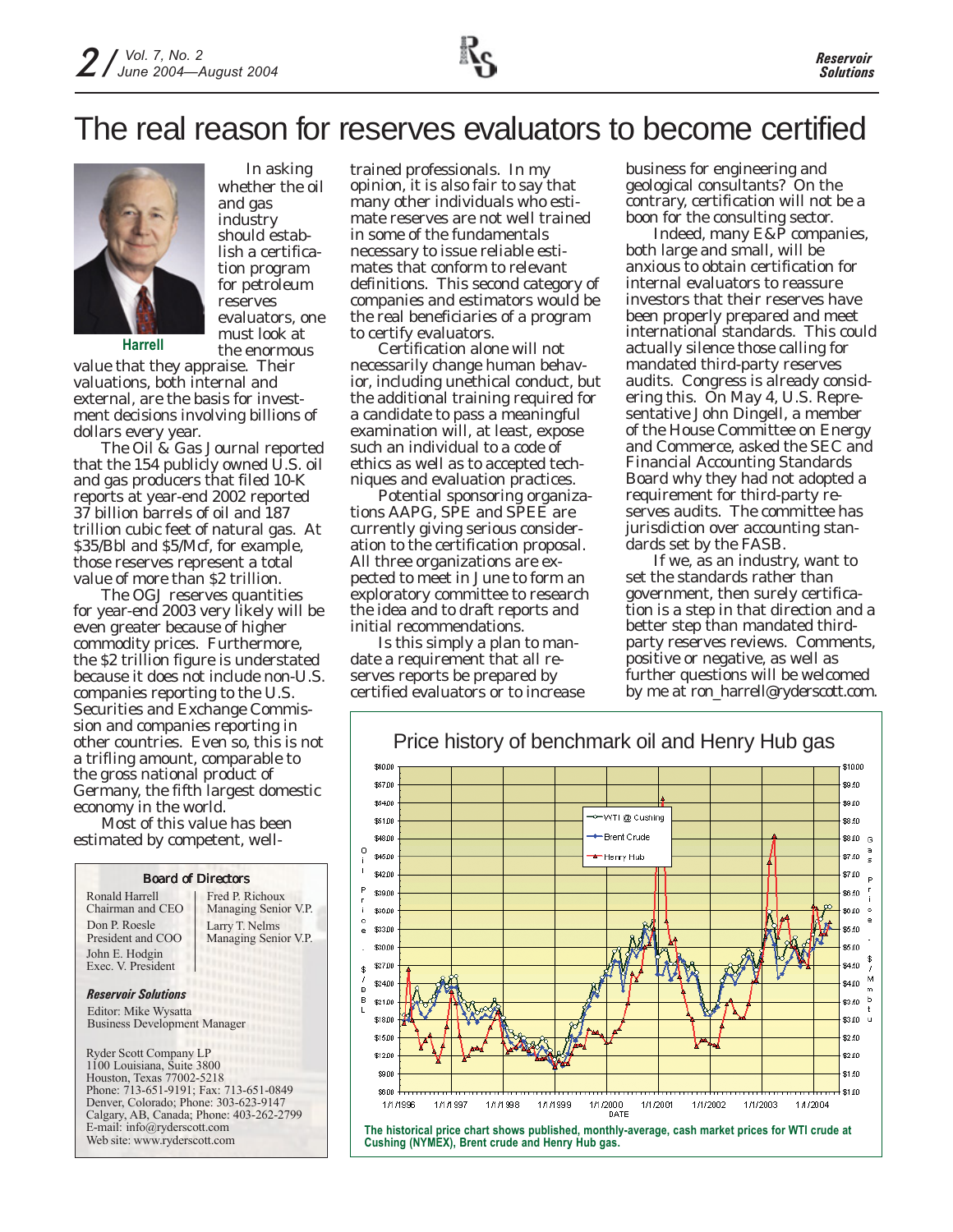

# Industry Updates



Deutsche Bank global oil & gas research group published a letter to the U.S. SEC earlier this year warning that outmoded SEC reserves definitions will force companies to write down reserves, ultimately making it harder to raise funds. "We see the SEC

guidelines as outdated with respect to technology trends, and the burden of compliance as an unnecessary cost," the letter stated. "The discrepancy between these guidelines and industrial reality, and the market climate following the Enron affair, is generating an unwarranted external push on the oil companies to underbook reserves, and therefore overamplify costs. This has the knock-on effect of reducing market values and negative implications for oil companies' ability to raise finance."

Deutsche bank commented on reserves bookings in remote areas, reserves booked on seismic data, secondary recovery programs, probabilistic reserves estimates, reserves of interest holders and the purpose of reserves bookings. The regulatory commission has maintained that SEC-compliant proved reserves are not meant to be a market-value measure, but rather a "standardized measure" that investors can use to compare public companies.



The multinational oil and gas companies are questioning a decision by the U.S. SEC to restrict its latest reservesreporting ruling to the deepwater Gulf of Mexico rather than include analogs. The SEC stated that on a

case basis, it has not objected to the use of data from seismic, logs, cores and wireline formation tests to prove up reserves in lieu of flow testing in the GOM only. (See article on Page 1, "SEC opines on flow testing.")

John Browne, BP CEO, criticized the SEC in late April for excluding other areas. "It's not logical to apply this to one geographic area of the world. If it's good for the deepwater Gulf of Mexico, is it not good elsewhere," he said as quoted in the *London Times*.

Arguably, some of the deepwater turbidite sandstone fields in west Africa share enough geological characteristics with the GOM fields to be considered analogs and therefore candidates for SEC consideration. A counter argument says, though, that the SEC has much more historical data on the GOM so that it is better able to consider and decide on industry cases.



■ An industry update in April from CIBC World Markets Corp. stated that this year's reserves revisions may prompt a return to core analysis as a way of improving the accuracy of reserves estimates. The update stated that core analysis had declined industry wide and about 60 percent in the U.S. gulf coast since the 1970s as E&P companies began to favor more costeffective wireline logging.

CIBC said logging is prone to possible error in measuring rock characteristics, including porosity and water saturation. In the support of coring, the update states, "Nothing really compares to having the actual rock in your hand."

Handling the rock, though, can be part of the problem. Cutting, retrieval, drilling-mud contamination, transportation, storage and lab processing can damage and alter cores, said Steve Phillips, a geoscientist and vice president at Ryder Scott, who cautioned that many steps are involved in turning an insitu sample of rock into porosity and saturation data. Some of these steps can introduce errors.

Measurements of rock properties are method dependent, which can introduce variances among techniques. "Core measurements typically are considered more direct and log measurements indirect," said Phillips. "However, in both cases, devices operated by humans measure rock properties. Then those measurements are used to calculate the pore volume and fluid content of a sample of the reservoir."

Most geologists agree that the best solution is to use a combination of log and core data to characterize a reservoir. Both have advantages. Core data can be more accurate, but vertical sampling is limited and the volume described per sample is only about the size of one's thumb. Logging provides a nearly continuous record of a much larger volume around the well bore, but numerous factors must be considered to correctly interpret the results.

Ideally, a prudent evaluator will use all available core data to calibrate log response while building a reliable model of the reservoir, said Phillips.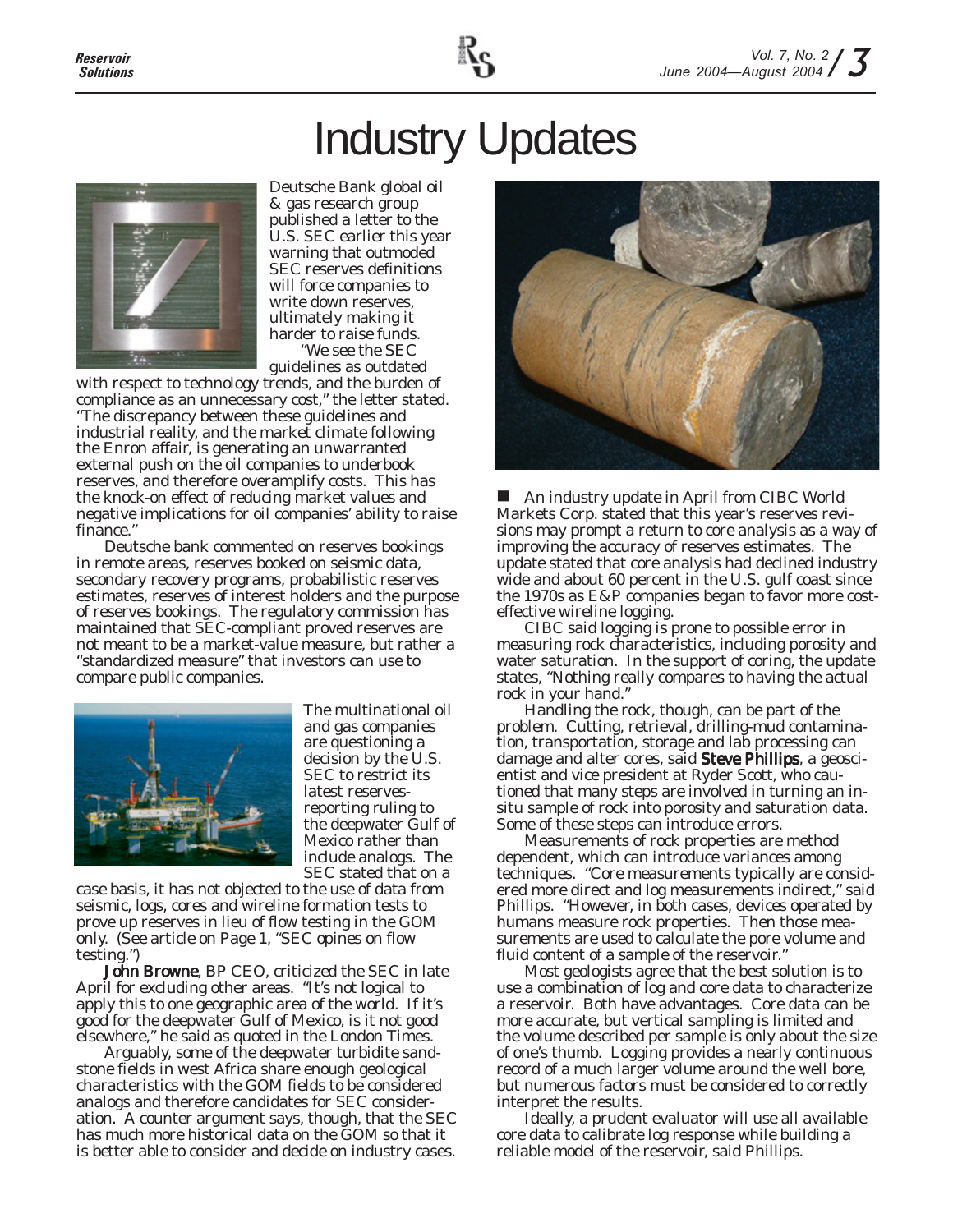#### *Schwall—Cont. from Page 1*

"First is the concept of offsetting productive units. We at the SEC take that to mean one offset location. Some feel that a more generous, liberal reading of the language is acceptable and have booked reserves accordingly. We see no basis for such a reading and we have objected in the comments process when we have detected that methodology," he said.

Because there is no mitigating modifier for the word "certainty" in demonstrating continuity of production, "some in the industry feel that the term 'reasonable' must have been left out of the definition due to oversight," said Schwall, remarking that the Society of Petroleum Engineers uses the term "reasonable certainty" in its definition. "We have no basis to believe that may be the case and feel that requiring a higher level of certainty, higher than reasonable, seems appropriate where the data cannot be as reliable."

#### Timing for recognition of proved reserves

Schwall said that in addition to having the necessary technical supporting data, a company must also have a plan to complete whatever infra-

structure is necessary. That includes a firm commitment to act upon that plan and to secure the necessary funding and the requisite government approvals. "Remember legal feasibility is part of the SEC definitions of proved reserves," he remarked.

Without a reliable track record of approvals from the government, a company cannot book proved reserves, Schwall said. "We take a comparable position regarding reporting reserves beyond the life of a license in a developing nation if there is no reliable track record indicating the renewal of such licenses is essentially automatic," he remarked.

#### Probable reserves

The SEC definitions do not recognize probable reserves or permit their disclosure in filings. Schwall indicated that industry has approached the SEC about changing this rule.

"We are aware of the concerns that are expressed in this matter and we are taking it under advisement. I am not suggesting that we are getting ready to change any of our rules but we hear what people are saying and we certainly are analyzing it and considering it," he said.

#### Other issues

Schwall addressed the following issues:

 Sarbanes-Oxley Act—Schwall said, "What (SOX) means is management is not just responsible for the numbers themselves, but to ensure that the process by which the numbers are calculated is accurate and complete and that there is a clear assignment of

responsibility in that process."

 Third-party consultants—Schwall said that the SEC has no position on requiring companies to use third-party consultants for reserves evaluations. "We often disagree with estimates supported by outside consulting firms, so the use of an outside firm would not necessarily mean that we would not raise concerns about such estimates," he remarked.

 $\blacksquare$  Certification of reserves evaluators—The SEC takes no position on a structured certification process for reserves evaluators that would be as rigorous as the CPA process, said Schwall.

**SPE assistance**—Schwall said, "I have been disturbed by headlines in the press to the effect that the SEC is avoiding dealing with the industry, suggesting that we have gone into seclusion. One headline said, 'SEC spurns help in oil reserves squabble.' The story indicated that we had rebuffed an overture from the SPE to set up a regular mechanism for

dialogue with them. In fact, we responded to their offer and will be exploring the possibil-

ity with them."  $\blacksquare$  Skipping the SPEE forum-Schwall said that the press had reported that the SEC had decided to skip the Society of Petroleum Evaluation Engineers forum in October. "That is not correct. We did advise the Houston chapter of the SPEE that we would not participate in

the hypothetical-case format," he remarked. Schwall indicated that the SEC had concerns that the cases could be cited as precedents. He said the agency was willing to participate with SPEE in a more traditional panel approach.

**Pricing**—Schwall said that the SEC engineering staff has had lots of discussion about alternative methods to a FASB requirement that December

31 oil and gas prices be used in reporting reserves. He added though that this is a financial accounting regulation based on FASB standards "and that's what the rule is."

**Transparency**—Schwall said that investors want more specifics about the following:

• Where company reserves are located?

What is the process by which reserves are determined and by whom?

What is the company's track record in finding new reserves and converting them into production?

• How is management's compensation tied to booking reserves?

If the company uses a third-party engineer, what role does that third party play in the reserves process?

• If a company changes from using a third-party firm, should the company disclose why and are there any disagreements with the prior firm?

The Energy Forum plans to host a private roundtable on yet-to-be-determined reserves issues on Thursday, June 24, in Houston. For registration information, send an e-mail to david@theenergyforum.com.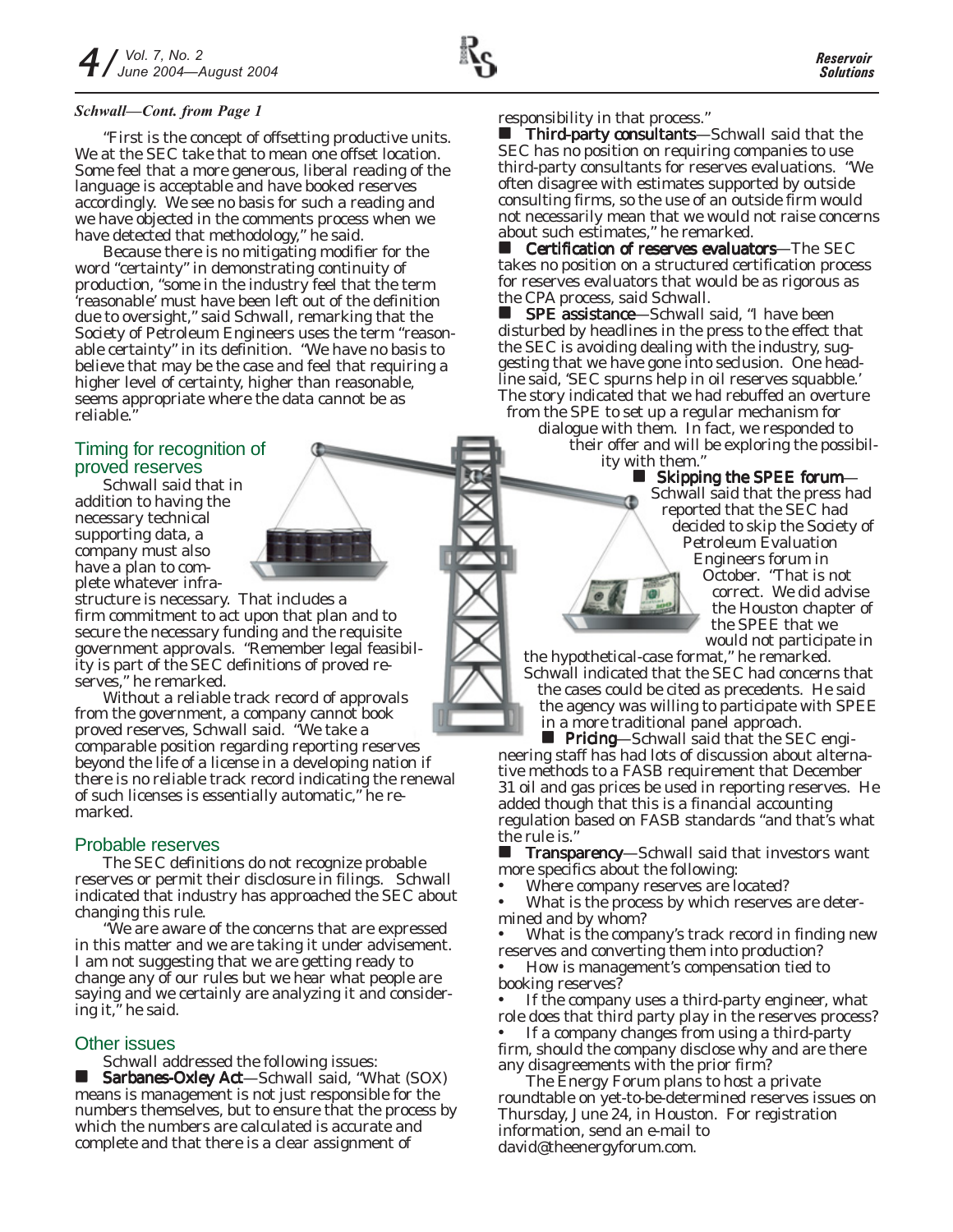# ASC: No negative technical revisions

Glenn Robinson, senior petroleum evaluation engineer, at the Alberta Securities Commission, reaffirmed the commission's expectations that companies report no negative technical revisions to proved reserves—a goal that critics contend will force evaluators in Canada to be unjustifiably conservative. (See "ASC, critics debate whether Canadian reporting regulations undervalue juniors," *Reservoir Solutions* newsletter, March-May 2004, Page 6.)

"You should never have negative technical revisions to proved reserves estimates. You should have minimal positive or negative revisions to proved plus probable reserves and only negative revisions for 3P reserves," he said. "If you use a conservative P90 for proved reserves at the property level, you will find that out."

Robinson recommended that fixed statistical confidence levels should be set for all reserves classifications at the entity, property and total levels. For proved reserves, he suggested P75, P90 and P90 or greater at entity, property and total levels, respectively.

Robinson also discouraged lowering confidence limits at entity and property levels by citing the portfolio effect of aggregation. "You cannot change entity confidence limits as a function of the number of entities," he remarked.

Robinson made his remarks at the Reserves 2004 Series, an April 14 meeting event organized and produced by the Energy Forum.

He said that even though the SEC does not have a definition for probable reserves, stockholders would have a better idea about the future profitability of a company if they knew more about unproved reserves. He criticized the improper use of material-balance analysis and reservoir simulation to estimate proved reserves.

"One of the gripes I have is material balance printouts that look like shotgun splatters. We just throw them in a basket and send out a letter," Robinson said. "To me, that is just poor reservoir engineering."

He characterized faulty simulation as expensive and invalid. "Three different companies evaluated this one reservoir and they said that it was going to produce for 400 years. And each one of those (simulation) studies cost \$1.5 million to do and I get the same answer each time that I talk to them," Robinson said. "Beware of mathematical calculations."

He said that the Canadian Oil & Gas Evaluation Handbook Vol. 2 will be published this summer in Canada and that Vol. 3 is in the works. Robinson said that COGEH establishes qualifications for reserves evaluators and auditors that include sufficient educational background and membership in a professional organization.

Evaluators must have five years in petroleum engineering and three years in reserves evaluations. Auditors must have 10 years in petroleum engineering and five years in reserves evaluations.



**Glenn Robinson tells Energy Forum audience that companies reporting under NI 51-101 should not have negative revisions.**

### ASC answers FAQs

Q. Is it appropriate to reduce entity confidence levels with increasing number of properties in light of the portfolio effect?

A. No. The uncertainty on an entity reserve estimate does not decrease because it is in a large mix of properties. The industry needs to accept the process of using fixed certainty levels at the entity level and the effects of statistical aggregation (portfolio effect). Remember the best estimate of reserves and values is represented by the proved + probable numbers. The proved and proved + probable + possible numbers are included to provide the degree of uncertainty.

Q. Does a company have to have funding available before reserves can be assigned to an undeveloped property?

A. No. The undeveloped property maintains value whether or not the company has funds to develop the asset. However, the issuer must disclose the source of the funds necessary for the development.

Q. Is it acceptable to defer proved undeveloped reserves until such time as the capital is spent to develop these reserves in order to manage F&D costs?

A. No. Failure to disclose all material reserves could trigger "insider trading". If a company knows of a material reserve addition, but does not disclose this information to the public, then insiders within the company could be charged with insider trading activities, if they trade their shares in the capital market.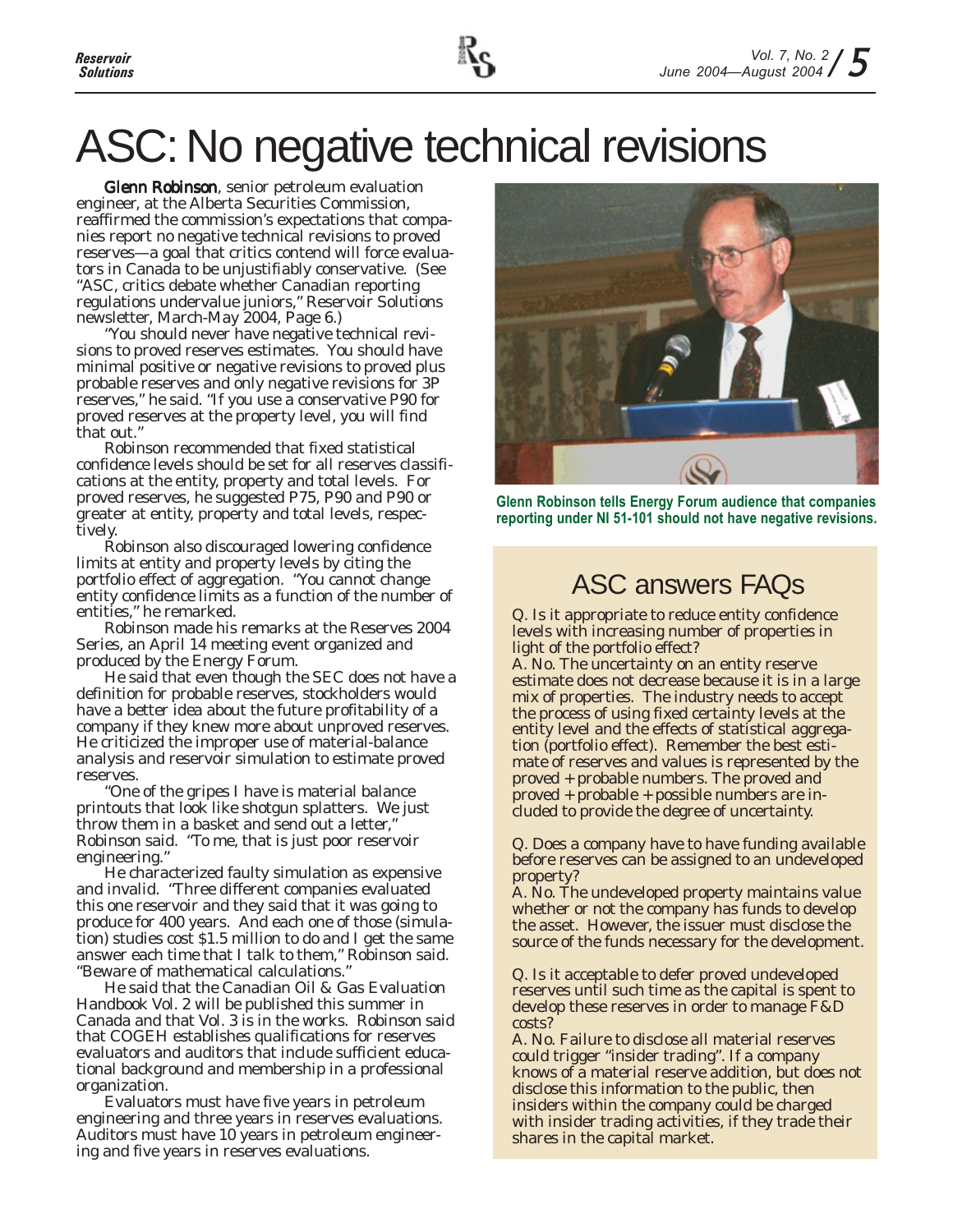### Simmons calls for more transparency in data disclosure



Matthew R. Simmons, chairman and CEO at Simmons & Co. International, said that the latest petroleum reserves impairments could trigger reforms in industry data disclosure. A subsequent boost in investor confidence, he believes, would heighten the chances that the oil and gas industry can raise a needed \$18 trillion to \$30 trillion, by his estimates, from capital markets

**Simmons**

during the next 25 years. "We let a (reserves) system so important become so murky and so misunderstood. Yet this might actually be the change agent to literally open the door for a totally new era of reform in energy data," said Simmons. "Reserves totals with no third-party review and no field data breakout are really fuzzy data."

He explained that as the economies of oil worsened during the 1980s and 1990s, classifying new projects as proved reserves helped ensure E&P project viability. "Fifteen-dollar to \$18-abarrel oil made it hard to justify most any project and so almost every producible barrel was needed basically to get the AFE (authorization for expenditure) proof to go ahead," said Simmons, citing this as a cause for inflated reserves numbers and saying that most E&P companies may have overbooked reserves. "Proved reserves status became the literal holy grail."

He criticized GAAP accounting for creating fuzzy numbers by allowing for the capitalization of all development costs once proved

reserves status is reached. "Proved reserves took all of the pressure off the project because then the remaining 90 to 99 percent of the development costs were capitalized," said Simmons.

He also remarked that expensing DD&A (depreciation, depletion and amortization) over the life of a field is also fuzzy and not meaningful. To illustrate this point, he showed that a building that cost \$300 a square foot would result in a 3-cent-a-square-foot, perday capitalized cost over a 25-year life.

"It's a real number and it doesn't mean anything," Simmons said.

He also showed the difficulty in estimating recovery through the factoring of vertical sweep efficiency, areal sweep efficiency and movable oil saturations, which he stressed are estimates. "The only factual analysis is how to accurately multiply these three estimates," said Simmons. "This is a tougher business than people think. The bottom line is that it is very hard to figure exact numbers."

He questioned reserves estimates from OPEC, saying that the cartel's reserves have grown every year from 1981 to 2002 while it produced 175 billion BOE. Simmons said, "Isn't it amazing that the more they produce, the faster they grow?"

He added that most large gains seem to be merely "paper barrel" changes while drill-bit additions have been small. During that period worldwide, approximately 6 percent of proved reserve gains came from

exploring new fields and 108 percent came from paper barrels.

"If any national oil company ever tried to go public, would the SEC allow such skimpy disclosure," Simmons asked. "I would hope that the obvious answer is 'no' and so it should be."

He remarked that the argument that OPEC's reserves are "conservative" hinges on the notion that modern technology enables far greater recovery of original oil in place—a notion that has not been supported elsewhere, except for some "exceptions."

He said that many current oil producers are now in irreversible decline, findingand-development costs have doubled, daily BOE production is flattening out and the world's oil supply is now extremely mature. "The trustme era is over," he said, "Most of the world's proved reserves are simply statements and some of those statements have to be wrong."

Simmons proposed "13 points of data" for public disclosure and called for third-party verification, saying that any E&P company not doing that is exactly the same as General Electric announcing to the financial community that, "We no longer use outside CPAs. We know our own numbers better than they do. For competitive reasons, we no longer provide any business segment breakout of our financial data."

Simmons proposed that companies report reserves-related information on a field-by-field basis for OOIP, ultimate recovery and cumulative production. "Without that data, we are flying blind. Everybody wins if we reform. There are no losers," he concluded.

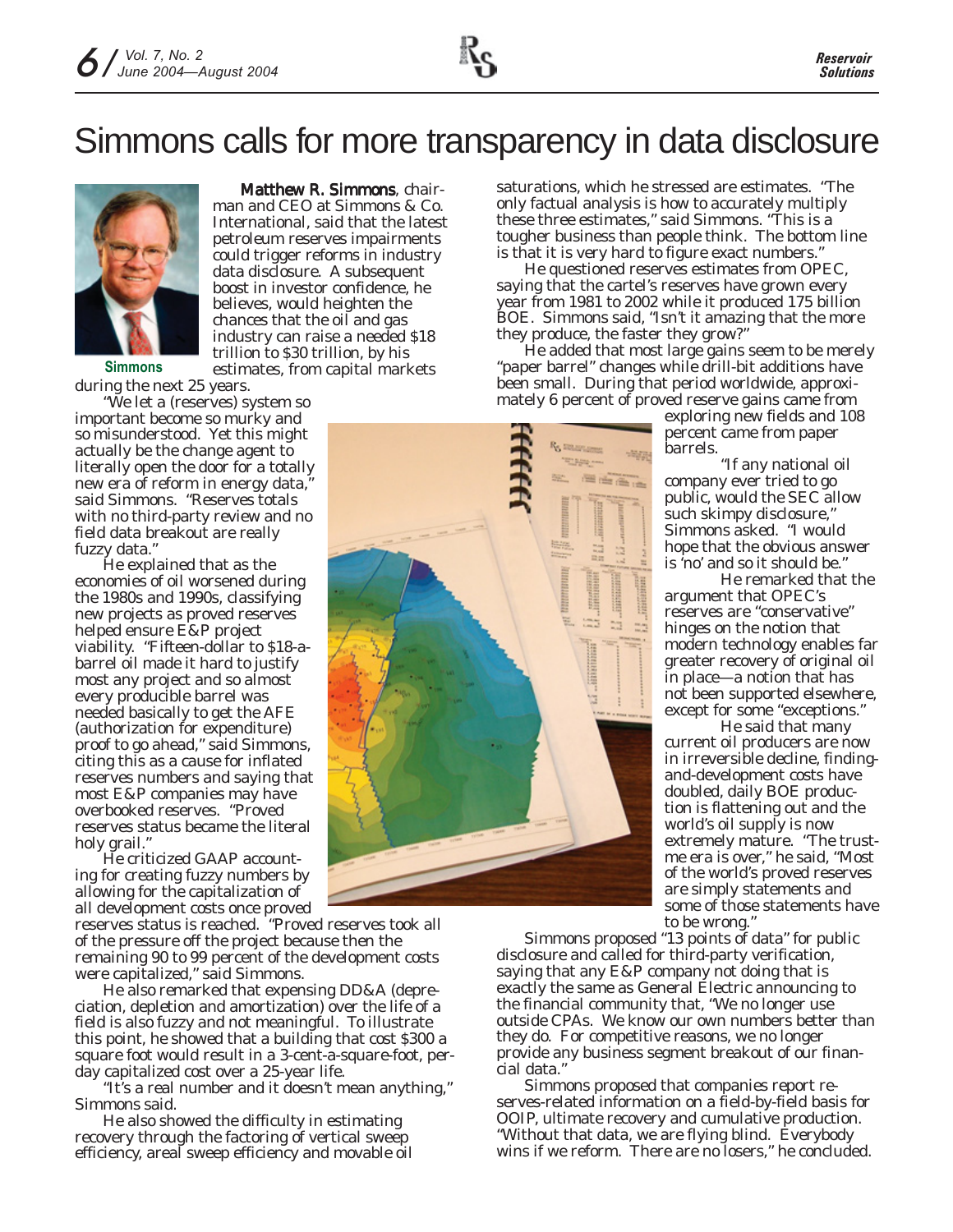## A look at credit rating agencies and reserves: Part II

#### Reputable reserves consultants provide comfort, agencies say

*Editor's Note: Part I was published in March-May 2004 on Page 6. It examines how analysts determine E&P companies' credit status based on reserves and reserves-related metrics. Part II here focuses on what analysts say about reserves consultants and ratings.*



Credit rating agencies acquire information on reserves engineering from required disclosures under FAS 69, other information and third-party reserves reports, whether full-scale

evaluations, audits or reviews. Mike Hyland, a senior associate at Moody's Investors Service, said that the agency requests confidential information from companies, including reserves reports. This information is not provided to

the public under the fair disclosure (FD) regulation. "We take third-party reserve reports into consideration as well as the reputation of the consultant. This does influence our comfort level, though we recognize that all proved reserves are only best estimates," he said.

"It helps to see a report by a known third-party engineering firm with a long history in the sector — a firm making reasonable reserves estimates with a lot to lose if it ever succumbed to 'clientitis'," Andrew Oram, vice president at Moody's, said, referring to "clientitis" as a malady in which the consultant defers to the client to keep the business.

The executive summary portion of an E&P company's reserves report has been a basic part of Moody's review package for years. "This

private information is held in strictest confidence," said Oram. "The summary can greatly fill in the information we need that might not be included in public FAS 69 disclosures."

Bruce Schwartz, director of Standard & Poor's utilities, energy and project finance, said, "An outside consultant such as Ryder Scott does provide comfort as far as the veracity of reserves. The opportunity for manipulation though is much higher when a company uses a weak outside engineer or none altogether. There can be conflicts when a small consultant serves a large client."

He likes to see more disclosure and details in independent reports, preferring full-scale evaluations or audits compared to rolling audits, for instance, where one-third of properties are reviewed every three years.

He also limits his reliance on third-party reports. "We view reserves estimating as a science and art. There is inherent risk in reserves estimates and we know that from the outset so we discount what is in the reserves report so a margin of error is embedded, particularly for proved undeveloped reserves and properties in frontier regions."

Kenneth Austin, assistant vice president–analyst at Moody's, said that ratings agencies prefer to review third-party reserves reports with field-life information plus public information on year-end results, findingand-development costs, locations of properties, etc. Moody's also asks for other non-public information, such as comment letters from the U.S. Securities and Exchange Commission.

Austin said that thirdparty evaluation reports will factor into the ratings as a check-and-balance mechanism. "The rating committee's confidence in an E&P's property base might be boosted by recognized third-party engineering reports."

Schwartz said that he looks at the ratings of independents quarterly and reviews their annual or semiannual reserves reports. He examines the operational performances of major integrated companies as well as their year-end reserves reports and SEC disclosures. (The majors generally do not perform midyear reviews of their reserves.)

Even though majors have other assets besides reserves, such as chemical and refining businesses, Schwartz still believes that

petroleum reserves are the most critical component. "E&P is a big driver, representing 70 percent or more of cash flow and earnings for a major. Replacing reserves is critical in sustaining a company's cash flow, earnings power and equity growth, which drive the credit status," he said.